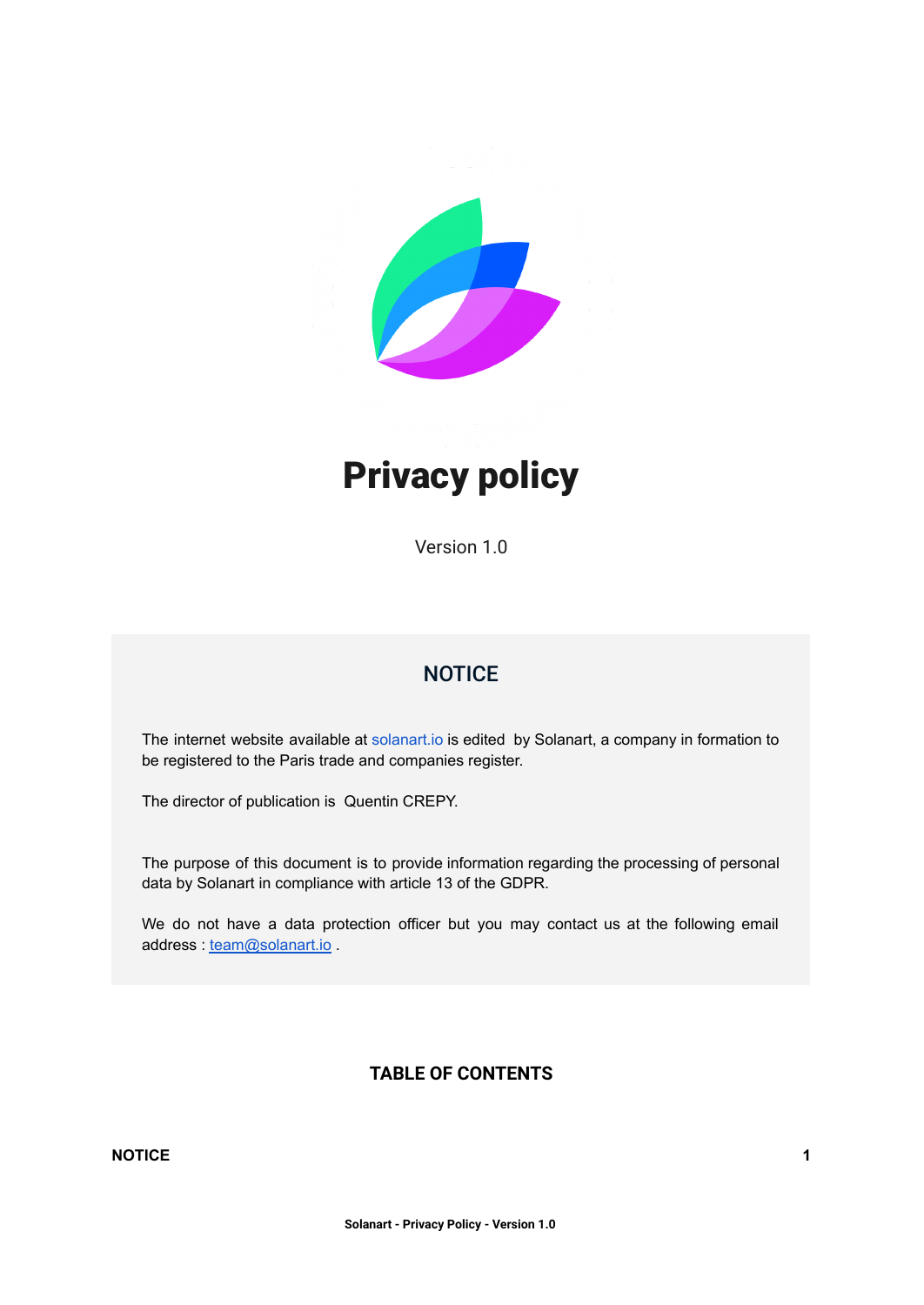| <b>TABLE OF CONTENTS</b>        |                         |  |
|---------------------------------|-------------------------|--|
| <b>Definitions</b>              |                         |  |
| Foreword                        | $\mathbf{3}$            |  |
| Our role; other recipients      |                         |  |
| Data we collect                 | $\boldsymbol{4}$        |  |
| Collectors                      | 4                       |  |
| Creators                        | $\overline{4}$          |  |
| <b>Purposes and legal basis</b> |                         |  |
| Data storage                    | $\sqrt{5}$              |  |
| Your rights                     | $\overline{\mathbf{5}}$ |  |
| <b>Cookies</b>                  | 5                       |  |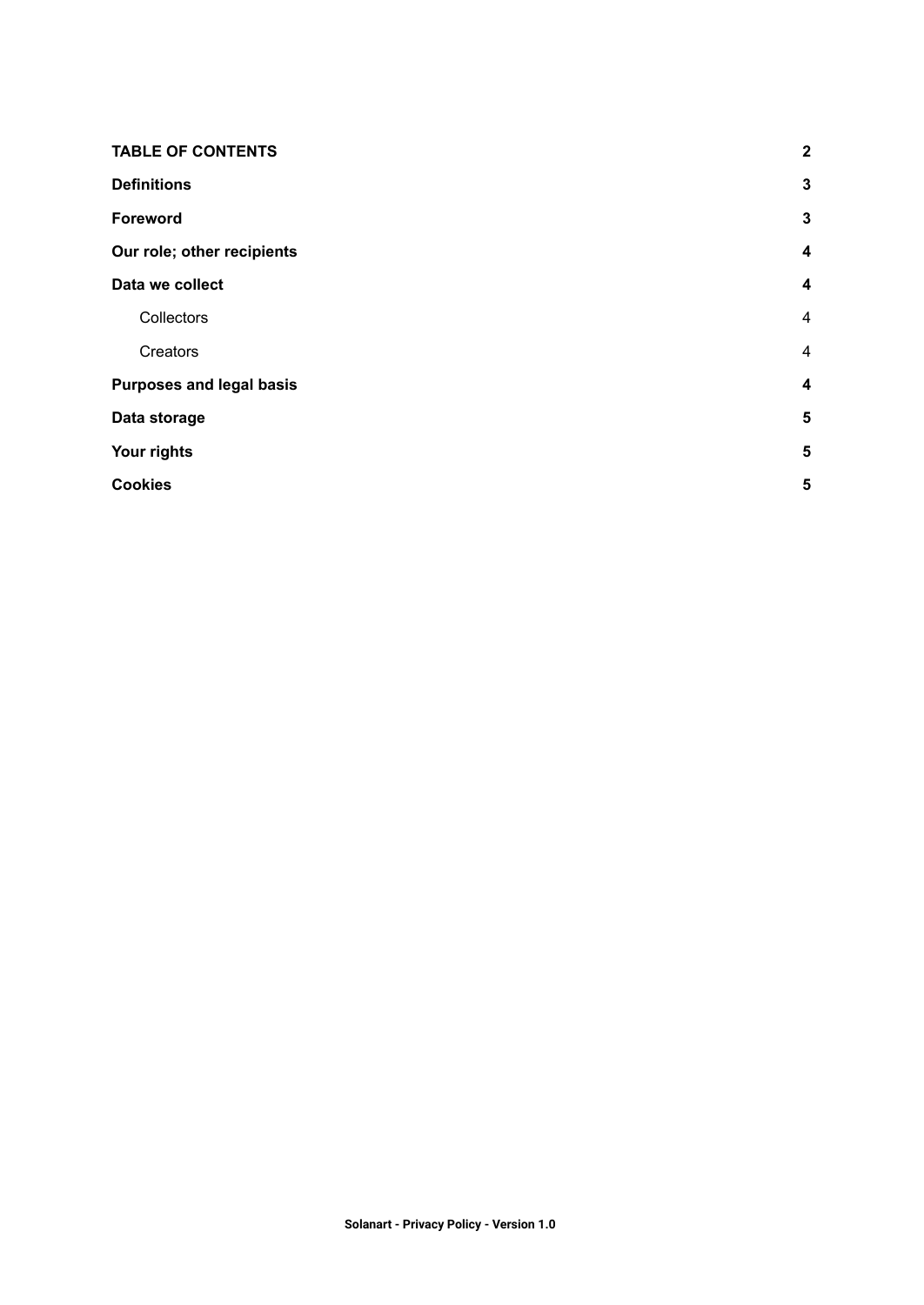# <span id="page-2-0"></span>**1. Definitions**

1. Where drafted in upper case, the following definitions are applicable to the entire Privacy Policy.

| <b>Blockchain</b>                   | refers to a type of technology that supports the distributed recording of<br>encrypted data and, as the case may be, the Solana blockchain. |  |
|-------------------------------------|---------------------------------------------------------------------------------------------------------------------------------------------|--|
| <b>Blockchain</b><br><b>Address</b> | refers to a unique sequence of numbers, letters and cryptographic functions<br>stored on a Blockchain.                                      |  |
| <b>Creator</b>                      | refers to a User using the Marketplace to sell NFTs.                                                                                        |  |
| <b>Collectors</b>                   | refers to a User using the Marketplace to acquire and sell NFTs.                                                                            |  |
| <b>Marketplace</b>                  | refers to the digital marketplace, including its functionalities accessible<br>through the Website.                                         |  |
| Solanart, we, us,<br>our, ours      | refers to the Company indicated in the Legal notice.                                                                                        |  |
| <b>Services</b>                     | refers to the services provided by Solanart, as provided on the Website and<br>defined in the T&Cs.                                         |  |
| T&Cs                                | refers to the terms and conditions applicable to the Services.                                                                              |  |
| Users, You, your,<br>yours          | refers to a Collector, Creators and any other data subject.                                                                                 |  |
| Website                             | refers to the website https://solanart.io and all its subdomains.                                                                           |  |

- 2. Unless stated otherwise, definitions stated in the singular shall have the same meaning in the plural form.
- 3. Any term defined in article 4 of the GDPR and mentioned in this Privacy Policy shall have the same meaning.

# <span id="page-2-1"></span>**2. Foreword**

- 4. The following Privacy Policy has been drafted by Solanart. Solanart operates a digital Marketplace which is a peer-to-peer online service allowing Collectors to acquire NFTs from Creators and other Collectors. Solanart acts solely as an intermediary, offering a digital infrastructure in order to facilitate transactions on NFTs.
- 5. This Privacy Policy will describe how we process personal data provided by our Users.
- 6. Therefore, we may amend this Privacy Policy from time to time, in which case we will update you by any available means, including by way of notification on the Website.
- 7. In drafting this Privacy Policy and making it available to our Users, we intend to fulfill our duty to inform data subjects within the meaning of articles 13/14 of the Regulation EU (2016/679) of the EU Parliament and the Council of 27 April 2016, better known as the "**GDPR**".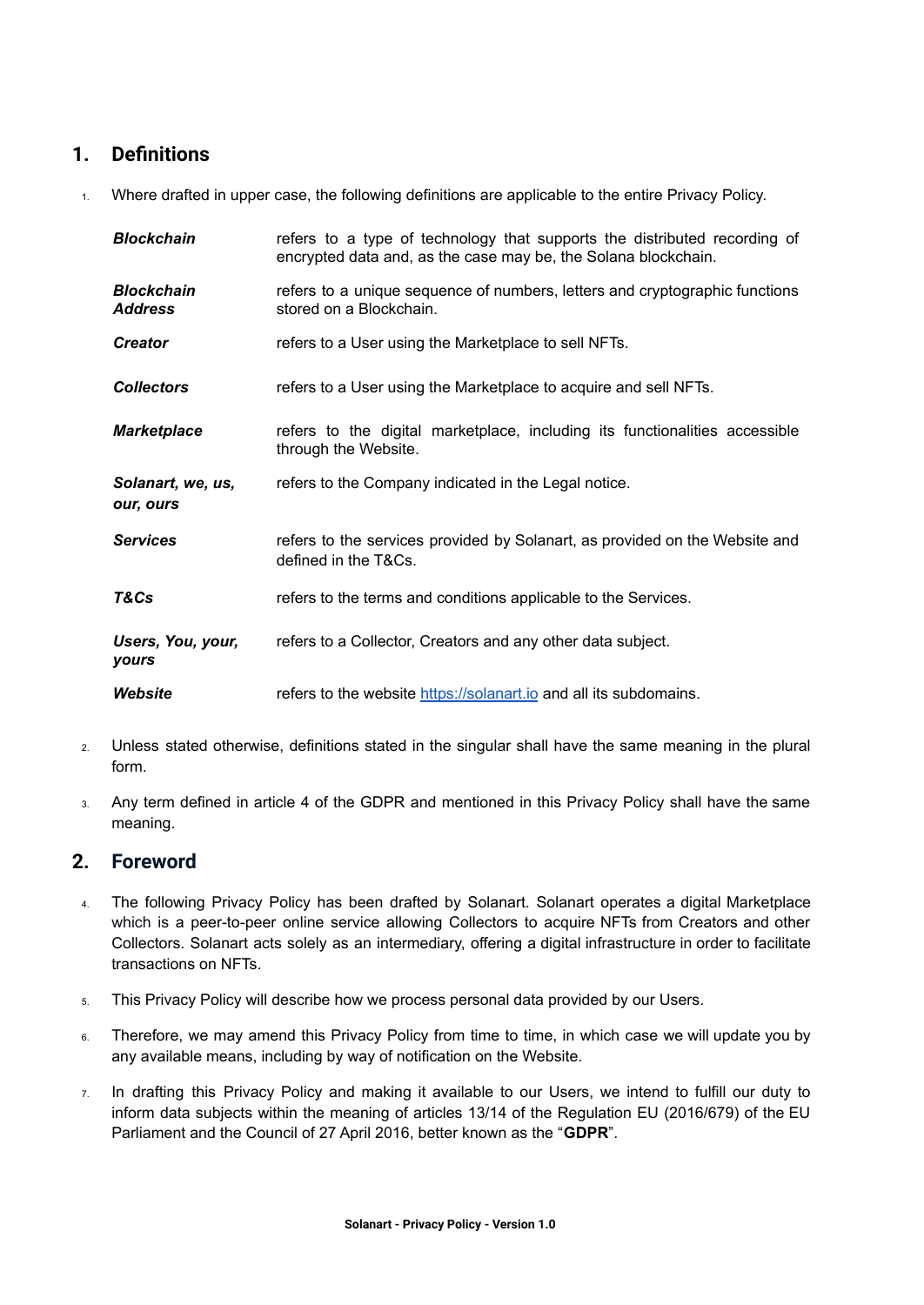# <span id="page-3-0"></span>**3. Our role; other recipients**

- 8. We act as a data controller regarding User's personal data.
- 9. While you interact with the Marketplace (e.g., by giving feedback using the corresponding tool, you may interact with Nolt, an online feedback service. Nolt's privacy policy can be found here: [nolt.io/legal#privacy](https://nolt.io/legal#privacy)

#### <span id="page-3-1"></span>**4. Data we collect**

10. We may collect the following personal data from our Users.

#### 4.1 Collectors

<span id="page-3-2"></span>*Blockchain Address associated with a sale of NFTs IP address email, emails associated with Google account, email associated with Twitter account username*

#### 4.2 Creators

<span id="page-3-3"></span>*Blockchain Address associated with a primary sale of NFTs Creator email address associated with an application for selling NFTs Information related to the NFT collection (e.g. Twitter account, discord ID) Team information (name of the members of the team, role, history, etc.) Investments in prior NFT projects*

#### <span id="page-3-4"></span>**5. Purposes and legal basis**

11. Below is a table which summarizes the various processing we do, the categories of data we collect (the what), the purposes of such collection (the why) and the legal basis (the how).

| <b>Processing</b>                                        | <b>Purpose</b>                                                                          | <b>Legal Basis</b>                           |
|----------------------------------------------------------|-----------------------------------------------------------------------------------------|----------------------------------------------|
| Creator's application to sell<br>NFts on the Marketplace | Enabling Creators to sell NFTs on the Marketplace                                       | Execution of a contract<br>(Solanart's T&Cs) |
| <b>Financial flows</b>                                   | Allowing payments in crypto-assets on the Marketplace<br>following transactions on NFTs | Execution of a contract<br>(Solanart's T&Cs) |
| Feedback                                                 | Providing Feedback to Solanart                                                          | Consent                                      |
|                                                          |                                                                                         |                                              |

# <span id="page-3-5"></span>**6. Data storage**

- 12. We will keep the personal data of our Users at least 5 years after the end of our relationship (materialized, for instance, by the delisting of an NFT Collection or your request to delete all the personal data we have), for various legal reasons, including statute of limitation rules and potential litigation where we may be involved and where we might need your personal data.
- 13. This includes, at the moment, all of the personal data we process.